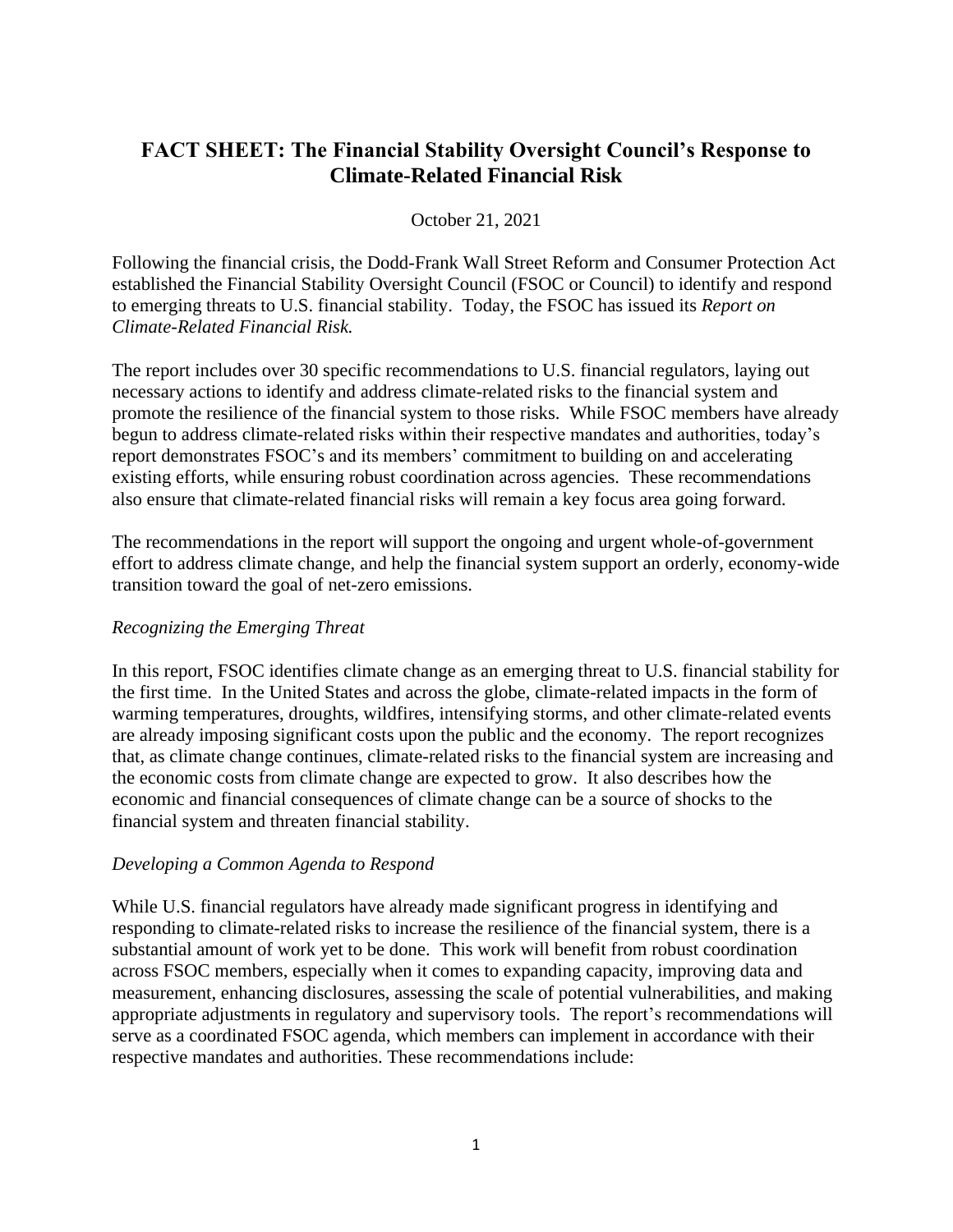- **Building Capacity and Expanding Efforts to Address Climate-related Financial Risks.** The Council recommends that its members prioritize internal investments to expand their respective capacities to define, identify, measure, monitor, assess, and report on climate-related financial risks and their effects on financial stability. This should include investments in staffing, training, expertise, data, analytic and modeling methodologies, and monitoring. The Council also recommends that its members enhance public communication of climate-related efforts, including in annual reports and any relevant risk reports they publish.
- **Filling Climate-related Data and Methodological Gaps.** The Council recommends that its members promptly identify and take the appropriate next steps towards ensuring that they have consistent and reliable data to assist in assessing climate-related risks. Members should perform an internal inventory of currently available data and develop plans for acquiring necessary additional data through data collection, data sharing, or data procurement. FSOC members should also develop consistent data standards, definitions, and relevant metrics, and coordinate as they identify and fill data gaps and address data issues.
- **Enhancing Public Climate-related Disclosures.** The Council recommends that its members review their existing public disclosure requirements and consider updating them to promote the consistency, comparability, and decision-usefulness of information on climate-related risks and opportunities. The Council also recommends that FSOC members issuing requirements for climate-related disclosures consider whether such disclosures should include disclosure of greenhouse gas emissions, as appropriate and practicable, to help determine exposure to material climate-related financial risks. In addition, FSOC members should evaluate standardizing data formats for public climate risk disclosures to promote comparability.
- **Assessing and Mitigating Climate-related Risks to Financial Stability.** The Council recommends that its members use scenario analysis as a tool for assessing climate-related financial risks.The Council also recommends that its members should consider using common scenarios that build on existing work, including scenarios developed by the Network of Central Banks and Supervisors for Greening the Financial System and work at the Financial Stability Board.

The Council also recommends that its members should review existing regulations, guidance, and regulatory reporting relevant to climate-related risks, including credit risks, market risks, counterparty risks, and other financial and operational risks, to assess whether updates are necessary to appropriately address climate-related financial risks. FSOC members should also evaluate whether additional regulations or guidance specific to climate-related risks is necessary to clarify expectations for regulated or supervised institutions regarding management of climate risks, taking into account an institution's size, complexity, risk profile, and existing enterprise risk management processes.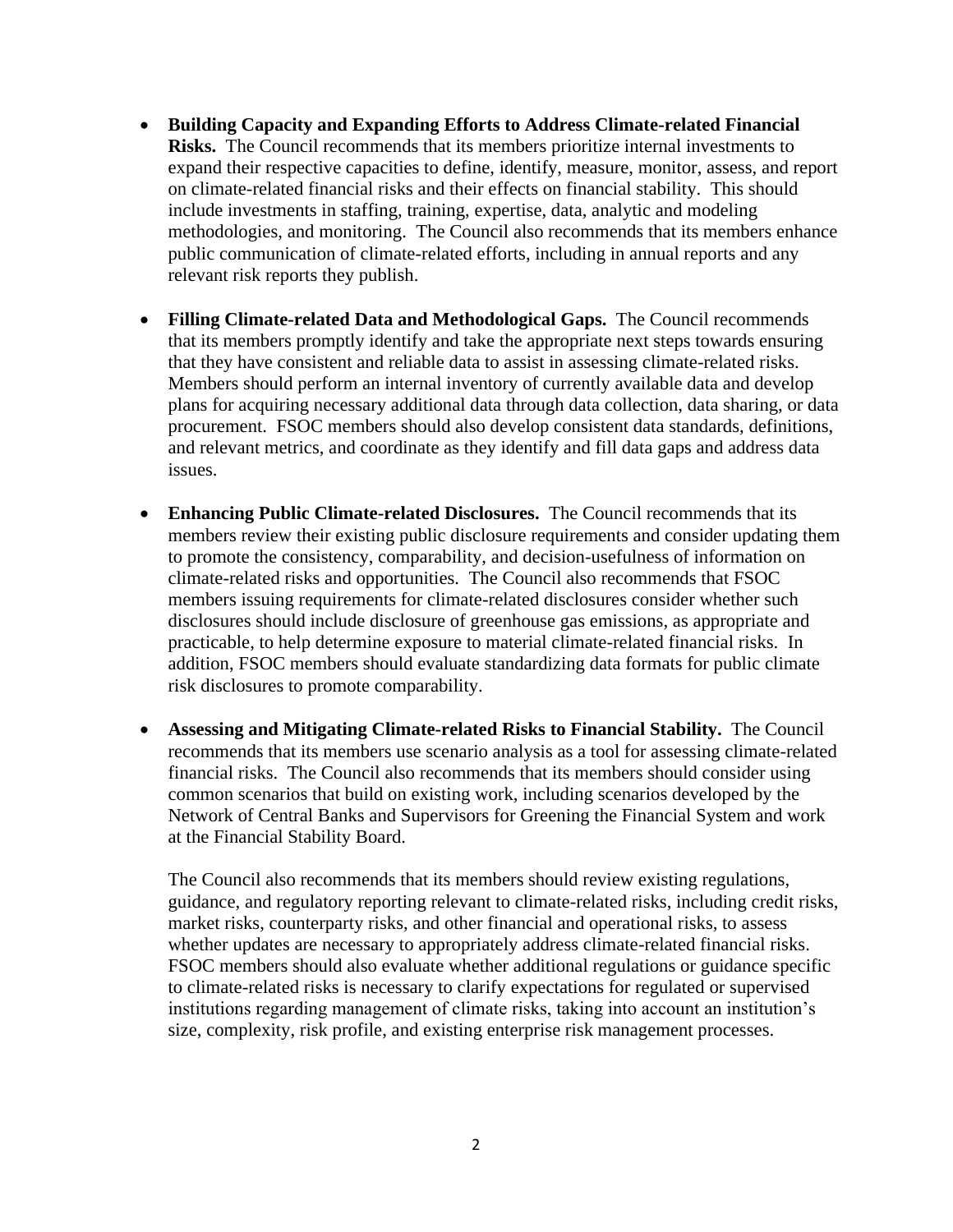## *Enhancing Coordination across Members*

The report calls for enhanced coordination across FSOC members in each of the recommendations described above. To ensure coordination going forward, the report announces that a Climate-related Financial Risk Committee (CFRC) will be formed within FSOC. The CFRC will identify priority areas for assessing and mitigating climate-related risks to the financial system and serve as a coordinating body to share information, facilitate the development of common approaches and standards, and foster communication across FSOC members. This new staff-level committee will also review progress in efforts to address climaterelated financial risks. The CFRC will update the FSOC at least twice a year, and the FSOC annual report will report on progress made in addressing climate-related financial risks.

The Council will also form a Climate-related Financial Risk Advisory Committee (CFRAC). The advisory committee, which will report to the CFRC, will help the Council gather information and analysis from a broad array of stakeholders on climate-related financial risks.

## *Enhancing Cooperation in International Forums*

Given the interconnectedness of the global financial system, it will be critical to ensure that FSOC members work with their international counterparts both bilaterally and through relevant international bodies to address collective challenges. This includes work at the Financial Stability Board, the Basel Committee on Banking Supervision, the International Organization of Securities Commissioners, the International Association of Insurance Supervisors, the Sustainable Insurance Forum, and the Network of Central Banks and Supervisors for Greening the Financial System. FSOC members continue to engage with their counterparts at each of these bodies to promote robust responses to the global challenges that climate-related risks pose to the financial system, to ensure a level playing field, and to avoid regulatory arbitrage.

## *Addressing the Needs of Vulnerable Populations*

The report emphasizes that the adverse effects of climate change may disproportionately impact financially vulnerable populations, including lower-income communities, communities of color, and other disadvantaged or underserved communities. The Council and its members are committed to working with stakeholders across the public and private sectors to develop policy solutions within the scope of their mandates and authorities. In addition, the Council specifically recommends that its members evaluate climate-related impacts and the impacts of proposed policy solutions on financially vulnerable populations when assessing the impact of climate change on the economy and the financial system. The report highlights work that is being undertaken, including at the Federal Insurance Office and the Financial Literacy and Education Commission, that will advance this critical priority.

## *Building on and Accelerating Existing Efforts*

FSOC members are already taking actions that will help fulfill the Council's goals on climaterelated financial risks and financial stability. For example: